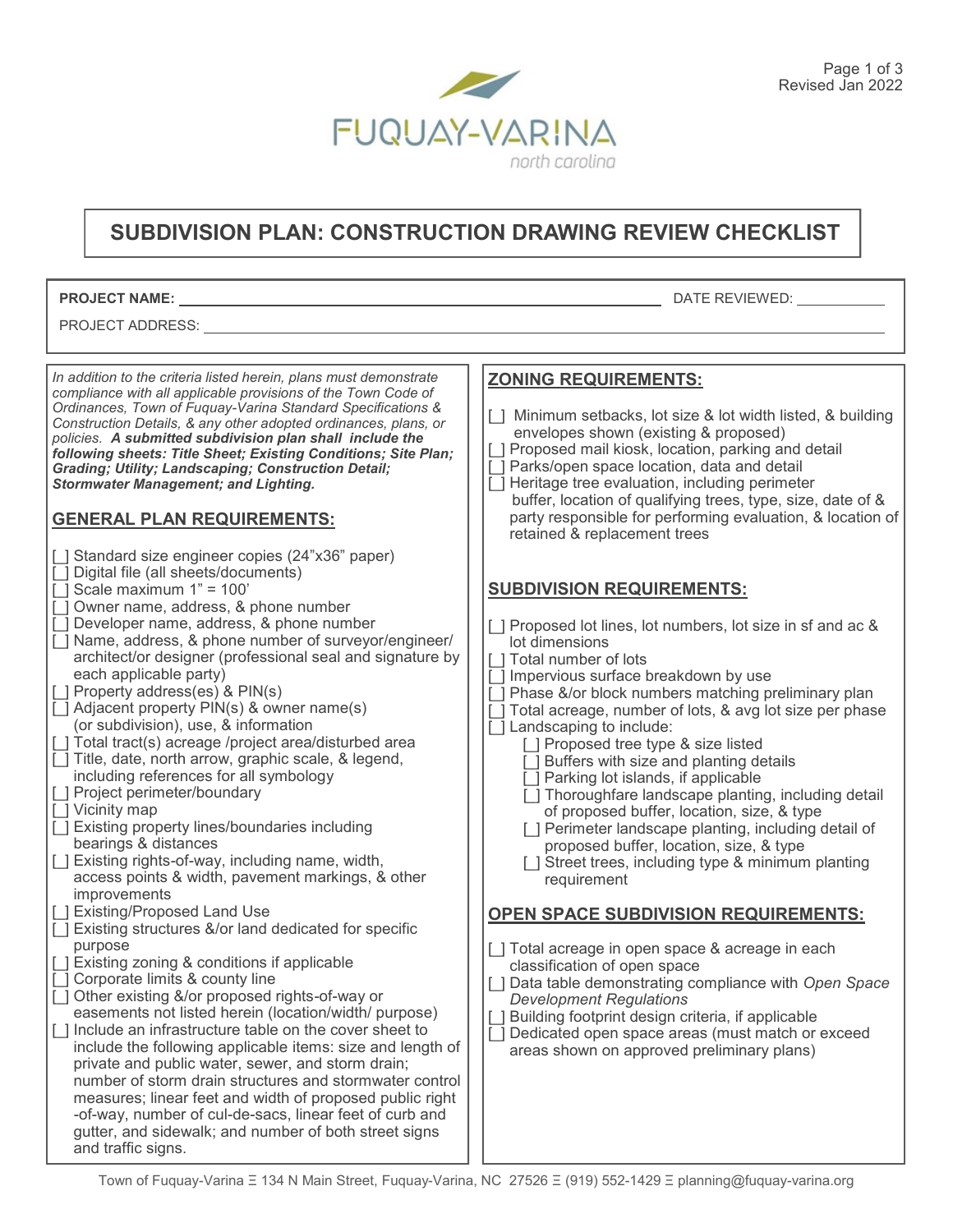

## **SUBDIVISION PLAN: CONSTRUCTION DRAWING REVIEW CHECKLIST**

| <b>RIGHT-OF-WAY INFRASTRUCTURE</b>                                                                                                                                                                                                                                                                                                                                                                                                                                                                                                                                                                                                                                                                                                                                                                                                                                                                                                                                                                                                                                                                                                                                                                                                                                                                                                                                                                                                                                                                                                                                                                                                                                                                                                | <b>STORMWATER MANAGEMENT REQUIREMENTS:</b>                                                                                                                                                                                                                                                                                                                                                                                                                                                                                                                                                                                                                                                                                                                                                                                                                                                                                                                                                                                                                                                                                                                                                                                                                                                                                                                                                                                                                                                                                                                                                                                                                                                                                                                                                                                                                                                                                                                                                                                                                                                                                                                                       |
|-----------------------------------------------------------------------------------------------------------------------------------------------------------------------------------------------------------------------------------------------------------------------------------------------------------------------------------------------------------------------------------------------------------------------------------------------------------------------------------------------------------------------------------------------------------------------------------------------------------------------------------------------------------------------------------------------------------------------------------------------------------------------------------------------------------------------------------------------------------------------------------------------------------------------------------------------------------------------------------------------------------------------------------------------------------------------------------------------------------------------------------------------------------------------------------------------------------------------------------------------------------------------------------------------------------------------------------------------------------------------------------------------------------------------------------------------------------------------------------------------------------------------------------------------------------------------------------------------------------------------------------------------------------------------------------------------------------------------------------|----------------------------------------------------------------------------------------------------------------------------------------------------------------------------------------------------------------------------------------------------------------------------------------------------------------------------------------------------------------------------------------------------------------------------------------------------------------------------------------------------------------------------------------------------------------------------------------------------------------------------------------------------------------------------------------------------------------------------------------------------------------------------------------------------------------------------------------------------------------------------------------------------------------------------------------------------------------------------------------------------------------------------------------------------------------------------------------------------------------------------------------------------------------------------------------------------------------------------------------------------------------------------------------------------------------------------------------------------------------------------------------------------------------------------------------------------------------------------------------------------------------------------------------------------------------------------------------------------------------------------------------------------------------------------------------------------------------------------------------------------------------------------------------------------------------------------------------------------------------------------------------------------------------------------------------------------------------------------------------------------------------------------------------------------------------------------------------------------------------------------------------------------------------------------------|
| <b>REQUIREMENTS:</b><br>[] Linear feet of streets<br><b>Existing bridges</b><br>$\perp$<br>Horizontal & vertical alignment of proposed streets,<br>street names, rights-of-way, roadway widths,<br>approx. grades, traffic control devices & striping plan<br>[ ] Sight triangles<br><b>[</b> ] Turning radius, if applicable<br>[ ] Additional right-of-way dedication &/or proposed<br>easements for existing streets, if applicable<br>Street lighting locations & detail, include height & type<br>Speed limit signs provided at entrance points<br>□ Stop signs<br>[] Proposed street cross sections<br>Curb & gutter, including material & details<br>[] Sidewalk/wheelchair ramp locations & standard details<br>Striped crosswalk at intersections w/ R/W 60' & greater<br>[ ] Improvements required by Community<br>Transportation Plan (CTP)<br>UTILITY INFRASTRUCTURE REQUIREMENTS:<br>[ ] Existing utilities, both public & private, including<br>location, size, & ownership, if applicable<br>[ ] Proposed utility layout, including tap & line<br>locations, valves, backflow preventers, manholes, &<br>connections to existing utilities<br>[ ] Line size/capacity/materials/details/plan & profiles<br>[] Fire hydrant locations & details<br>Easements for private utilities, if applicable<br>Easements provided for future utility connection where<br>$\lceil$ 1<br>not proposed, if applicable<br>[ ] Required utility extension to adjacent properties<br>[ ] Utility meters & other appurtenances, including size<br>Denotation of end of Town maintenance of utilities<br>[] Irrigation, meter, tap, & location, if applicable<br>$\lceil$ $\rceil$<br>Pump station details/calculations, if applicable | [ ] Limits of area of disturbance mapped & calculated<br>[ ] Maximum Impervious shown per lot (low density only)<br>Existing and Proposed Drainage Area Maps: show land<br>use, proposed Stormwater Control Measures (SCMs), Tc<br>flow path, drainage patterns/pipe networks, and<br>interconnectivity of sub-shed areas<br>[ ] Existing culverts & drainage pipes (size/length)<br>[ ] Existing & proposed conveyance systems, including<br>grass channels, swales, storm drains, & easements<br>[ ] Location of proposed channel modifications,<br>including bridges, culvert crossings, &/or improvements<br>[ ] Design calculations for pre & post development<br>discharge runoff for storm events (1-yr/2-yr/10-yr/100-yr)<br>Proposed SCMs comply w/ NCDEQ New Stormwater<br>Design Manual:<br>[] Plan views and profile sections <b>to scale</b> showing all<br>pipe and riser structures, inlet and outlet inverts,<br>spacing, length of pipe, elevations and material<br>thicknesses, storm elevations, etc.<br>[] SCM easements and label Private SCM Access and<br><b>Maintenance Easement</b><br>[] Design calculations & dimensions of all structural<br>stormwater devices<br>[] Operation and Maintenance (O&M) Agreement and<br>O&M Manual (See Town Stormwater website)<br>[ ] SHWT Report, if required per above<br>[] Design calculations for culverts & storm sewer to include<br>but not limited to: See Town Specs 100.03.04.<br>[ ] 10-year storm pipe sizing<br>2 fps velocities during the 2-year storm<br>[ ] Gutter flow calculations (not to exceed 8ft)<br>[ ] Design calculations for discharge & velocity for open<br>channel & ditch flows<br>[ ] Design calculations for cross-sections & method of<br>stabilization for existing & planned channels<br>[] Design calculations for energy dissipaters below<br>culvert & storm sewer outlets, including details<br>[] Analysis of lot drainage including but not limited to:<br><b>□ Swale/pipe calculations</b><br>[ ] Private drainage easements, as needed<br>Provide 6" fall 10' from structures<br>[ ] Max # lots draining to a common swale is<br>6; beyond 6, drainage shall be piped |